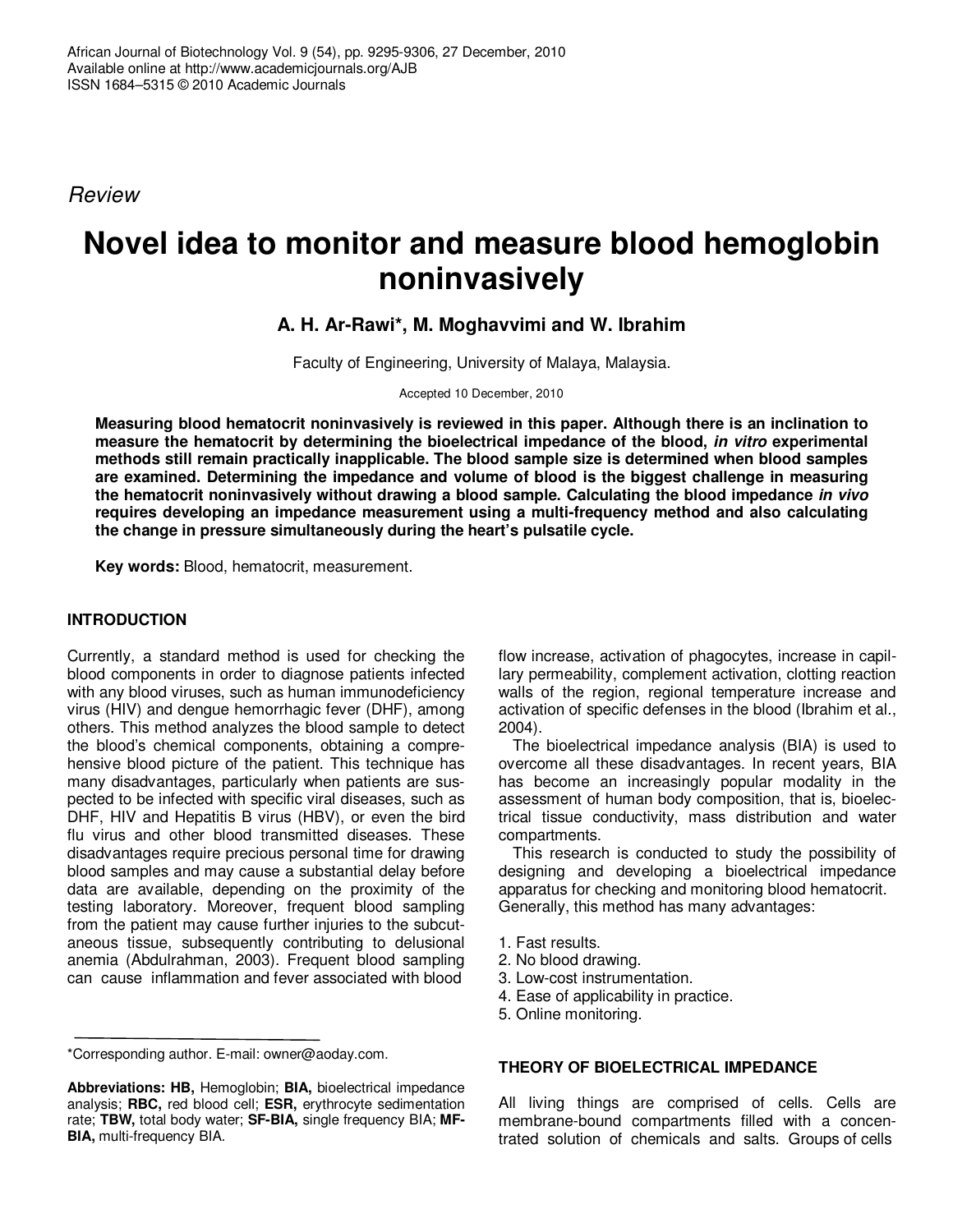

**Figure 1.** Lipid bi-layer structure of the plasma membrane (Fernando, 2007).

perform specialized functions and are linked by an intricate communication system. The cell membrane maintains an ion concentration gradient between the intracellular and extracellular spaces. This gradient creates an electrical potential difference across the membrane, which is essential to cell survival. Electrical gradients are necessary to support the movement of oxygen, carbon dioxide and nutrients. Therefore, the cell membrane has electrically insulating qualities to maintain an electrical gradient. Damage to the cell membrane and its functions is as lethal to the cell as direct damage is to the nucleus itself (Figure 1).

In a healthy living body, the cell membrane consists of a layer of non-conductive lipid material sandwiched between two layers of conductive protein molecules. Biologically, the cell membrane functions as a permeable barrier separating the intracellular (cytoplasm) and extracellular components. The lipid membrane is transversed by proteins, which are soluble in water, creating pores through which water, ions and other chemicals can enter and exit the cell. Controlling the flow of these materials is essential to life. The cell membrane protects the interior of the cell, while allowing passage of some materials to which it is permeable. The cell membrane is composed mostly of a double layer of phospholipids arranged tail to tail along the width of the cell membrane. This structure is called the lipid bilayer and it acts as an electrical insulator (dielectric) in a similar manner as in fats and oils. The heads of the phospholipids are polar (carry a charge), whereas the tails are non-polar. The heads interact with water, whereas the tails are repulsed by water aligning them tail to tail with the heads facing the outside and inside of the cell.

Impedance is a complex quantity that has both a resistive and reactive component. It has a magnitude and a phase angle. Specifically, it is the vector sum of resistance and reactance, where reactance is the Y coordinate and resistance is the X coordinate. The square root of the squared sums of X and Y is the impedance. The phase angle is the angle (degrees) between the resistance coordinate and impedance magnitude (line). For example, if there was zero resistance and any value of reactance, then the phase angle would be 90 degrees. In contrast, if

the reactance was zero and the resistance had any finite value, then the phase angle would be zero degrees. Phase angle is a simple method of expressing the effective ratio of resistance and reactance from 0 to 90° and describing electrically, how voltage and current lead or lag each other in any circuit of resistors and capacitors. Impedance and phase angle only exist with alternating current (Aroom et al., 2009) (Figures 2 and 3). Hence:

$$
X_m = \frac{1}{\omega C_m} \tag{1}
$$

where  $X_{\text{max}}$  is the capacitive reactance Ohm,  $C_{\text{max}}$  is the capacitance value in Farad, and  $\omega$  is the radian frequency

$$
\omega = 2\pi f \tag{2}
$$

where f is the frequency and  $\pi = 3.142$ 

Referring to Equations 1 and 2, the reactance is inversely proportional to frequency. Based on the aforementioned studies, the cell with currents below 50 KHz works as a resistor only. In very high frequencies, the capacitor acts as a short circuit that allows the equivalent circuit of the cell to become similar to the two resistors in parallel (Mager et al., 2008; Aroom et al., 2009) (Figure 4).

The bioelectrical properties of an organism depend on its geometry and specific resistivity. The latter varies as a function of the composition of the tissue and the frequency of the test signal. Hoffer et al. (1969) proposed that the complex geometries of the human body could be treated as a single conductor of uniform cylindrical geometry. Assuming that the test signal frequency is constant, then the impedance (Z) is a function of the cross sectional area (A) and length (L) of the conductor (Figure 5a)

$$
Z = \rho L/A \tag{3}
$$

where  $\rho$  is the specific resistivity.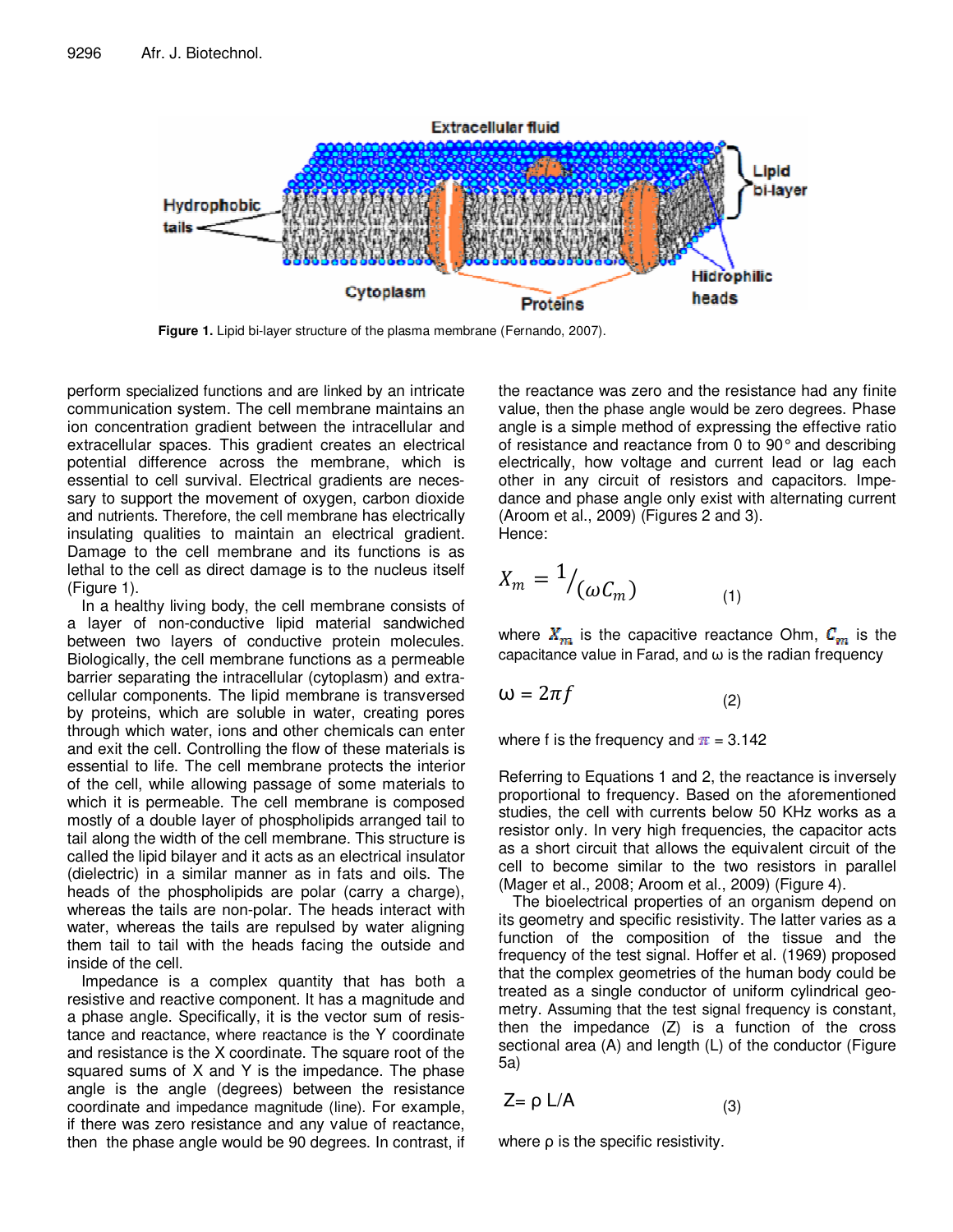

**Figure 2.** How an electrical capacitor is formed from the outer boundary of a cell and its dielectric nature. The outer boundary of the cell is a plasma membrane of phospholipids molecules that become a dielectric to form an electrical capacitor when a radio frequency is introduced to the cells environment.



**Figure 3.** Equivalent electrical circuit of a cell. The circuit in (b) is the equivalent of the model in (a) after performing some circuit simplifications and considering the large value of *Rm*. The circuit in (c) is the equivalent circuit of the cell, neglecting the effect of *Rm*. Note the Cm (Fernando, 2007).

Multiplying the right side of Equation 3 by L/L and setting AL equal to the volume (V) of the conductor, yields the following:

Rearranging Equation 4 gives:

$$
V = \rho L^2/Z \tag{5}
$$

 $Z = \rho L^2$  $\mathcal{N}$  (4)

Thus, the volume of the conductor can be related to two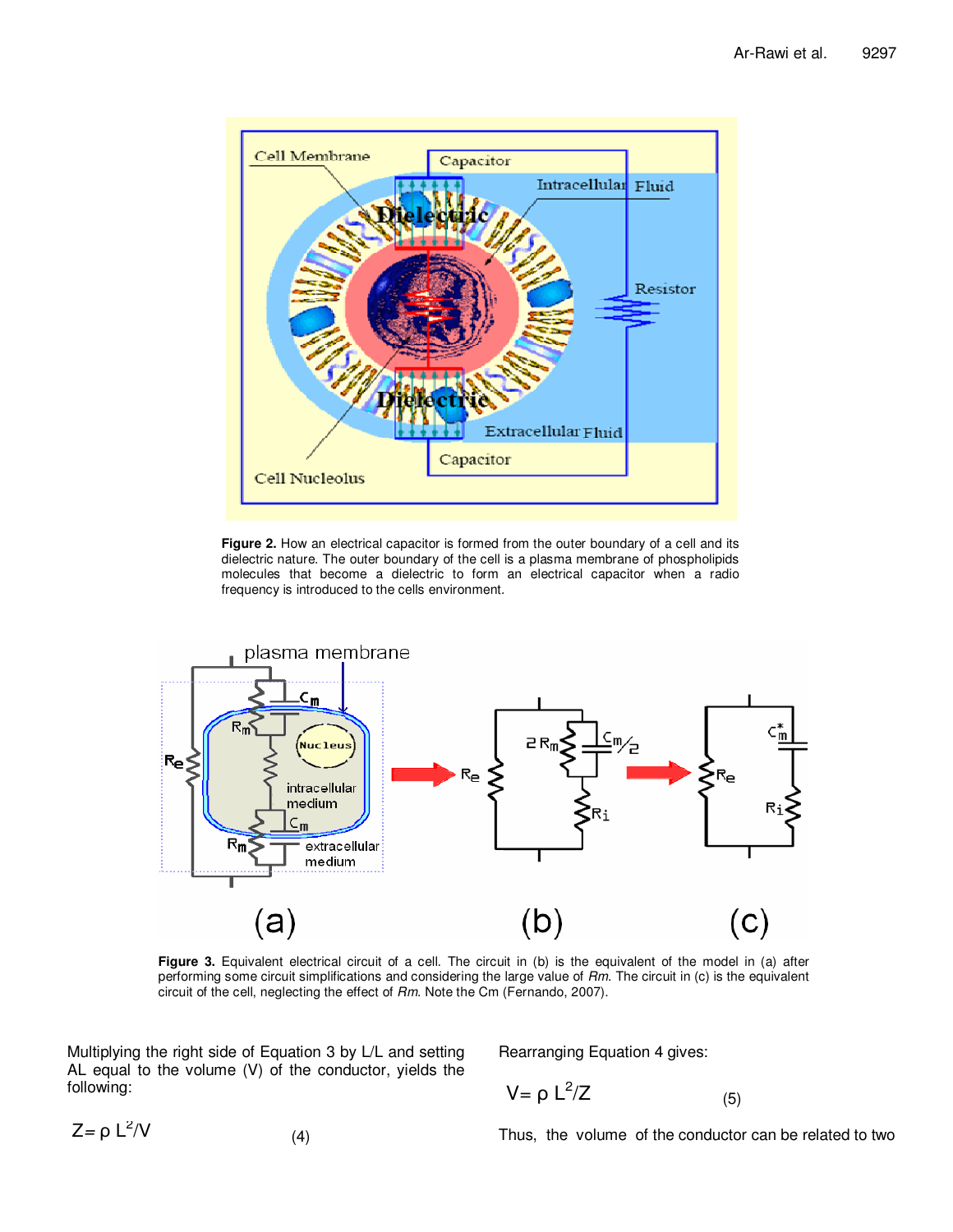

**Figure 4. C**urrent paths in a suspension of cells at various frequencies (Fernando, 2007).



**Figure 1.** Conductor showing (a) its cross sectional area and length, (b) different resistivities arranged in parallel (Schoeller et al., 1989).

readily measured parameters of length and impedance. This volume can be interpreted with respect to body composition if the body is viewed as several components with differing resistivities arranged in parallel (Figure 5b). Using this model, the volume estimated from length and impedance is approximated by that of the component with the lowest resistivity. The resistivity of the adipose tissue is considerably greater than that of the muscle and the difference is proportional to the water content of these tissues (that is, about 75% of weight for muscle and 5 to 20% for adipose). Based on this difference, fat, which is anhydrous, has a very high resistivity and the volume derived from Equation 5 is related to fat-free mass or, more specifically, some compartment of water in a fatfree mass. This fat-free compartment depends on the frequency of the test signal. At frequencies between 100 and 100 MHz, cell membranes have low electrical permittivity; thus, the impedance reflects the extra cellular fluid. At higher frequencies, the resistance of the cell membrane begins to short out because of the capacitance of

the cell. At 300 MHz, there is virtually no difference between the resistivity of normal saline and lean tissue. Thus, at higher frequencies, the volume derived from Equation 5 is related to the total body water. However, the impedance depends on electrolyte concentration; hence, the comparison should be against normal saline rather than water. The dependence on electrolyte concentration could be a problem, except that the concentrations of electrolytes in body fluids are relatively constant in healthy subjects. Moreover, the choice of frequency is less critical than is usually required (Jaffrin et al., 2008; Schoeller et al., 1989).

As discussed, body impedance can be represented as various resistors and capacitors connected in series and parallel as shown in Figure 6 (Schoeller et al., 1989). The International Society for Electrical Bio-Impedance registers the resistivity of various body tissues as follows (Sutton et al., 1999):

- 1. Blood:  $150 \Omega$ .cm
- 2. Urine:  $30 \Omega$ .cm
- 3. Muscle: 300 to 1600  $\Omega$ .cm
- 4. Lung:  $1275$   $\Omega$ .cm
- 5. Fat:  $2500 \Omega$ .cm

Based on the aforementioned resistivities, fat tissues have high impedance, whereas urine tissues have the lowest.

The frequency also affects impedance as shown in the aforelisted equations. Thus, each tissue type conducts in the frequency range depending on the tissue geometry itself (Hills et al., 1998).

#### **BIOELECTRICAL IMPEDANCE TECHNIQUES**

The bioelectrical impedance technique is defined as the measurement of biocell electrical impedance by applying fixed current and measuring the voltage and phase shifts, allowing the bioimpedance to be calculated.

There are two main methods for measuring bioimpedance: The two-electrode method and the four-electrode method. Each method has its own advantages and disadvantages. However, the second method is more widely used as thus explained.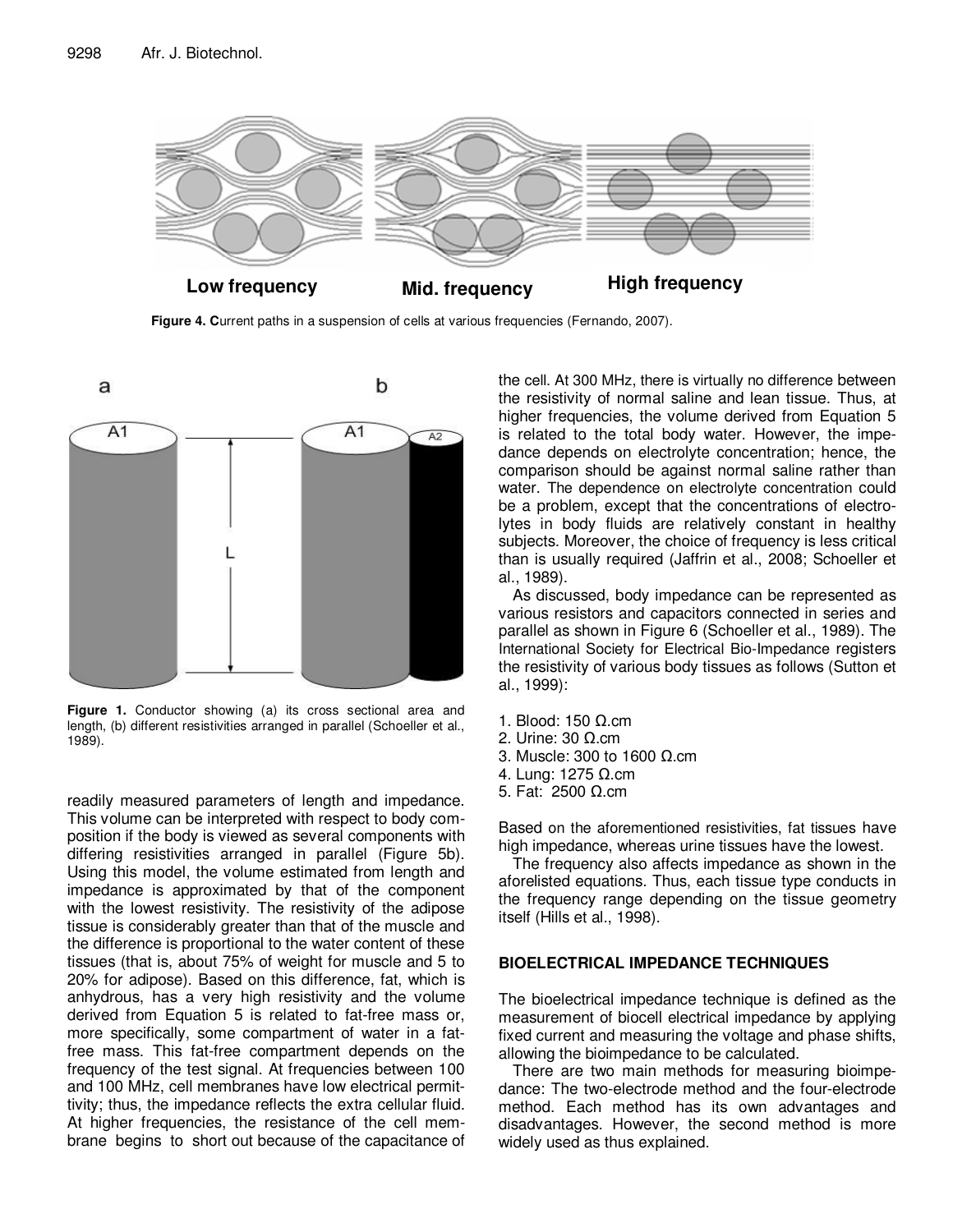

**Figure 6.** The human body as a circuit of resistors and capacitors, connected in series and parallel.

## **Two-electrode technique**

This technique is simple. It applies the current source through the cells and measures the voltage and phase angles, allowing the impedance to be calculated as follows (Figure 7):

$$
Z = R + JX_C
$$

$$
\frac{V}{I} = \sqrt{(R^2 + X_c^2)}
$$

$$
Q = Tan^{-1}\left(\frac{X_c}{R}\right)
$$

Both resistance and reactance can be calculated based on the aforementioned equations. The two-electrode technique has several limitations (that is, bioimpedance and bioelectricity basics). The results from this technique are often irreproducible due to the excessive interference by electrochemical reactions at the subcutaneous needle electrode surface, causing additional electrode polarization anomalies. In addition, the small diameter of the electrode needles results in a much greater current density near the electrodes than in the rest of the body. Therefore, the integrity of the tissue near the electrodes and the electrode size can affect the measurement of impedance between electrodes and confuse the desired data (Grimnes et al., 2000). To surmount these limitations, the four-electrode method is used.

# **Four-electrode technique**

The four-electrode system is preferred when the distal volume segment of the current part is the zone of interest and when the effect of the zones proximal to the currentcarrying electrodes has to be eliminated. Four-electrode systems correspond to a '2-port four-terminal network' equivalent. Transfer functions may be set up to describe the signal path from the current-carrying to the signalrecording electrodes. This is the case in impedance plethysmography or impedance imaging. They are also the best systems for measuring excised tissue samples *in vitro.* An *in vitro* version is shown in Figure 8.

The measured segment is determined by the position of the two recording electrodes, R and *R*′ , or more exactly by the position of their electrolyte/salt bridge connections to the measuring cell. The two stippled equipotential lines indicate that this current is recorded with a current-reading operational amplifier. The recording electrodes are connected each to one buffer amplifier. No current flows in the electrode leads; thus, the electrodes cannot be polarized externally (but internal currents may polarize them). Electrolyte/salt bridge connections are used to increase the electrode metal area, increase electrode admittance and reduce noise. Large electrodes inserted directly into the measuring cell disturb the ionic current flow pattern, causing polarization to occur on the metal surface. The electrode metal should not be in direct contact with the electrolyte, but must be recessed instead (Figure 9) (Grimnes et al., 2000).

The electrolyte is contained in a tube with isolating walls. When part of this wall is substituted by electrode metal, the current prefers the high conductivity path of the metal. The current lines deviate from the path parallel to the tube walls, causing the current to enter one part of the area and leave the other. Thus, the electrodes are polarized, but not by a current in the external leads. The polarization may not be uniform over the electrode surface area, and polarization occurs according to the local current direction and polarization admittance. When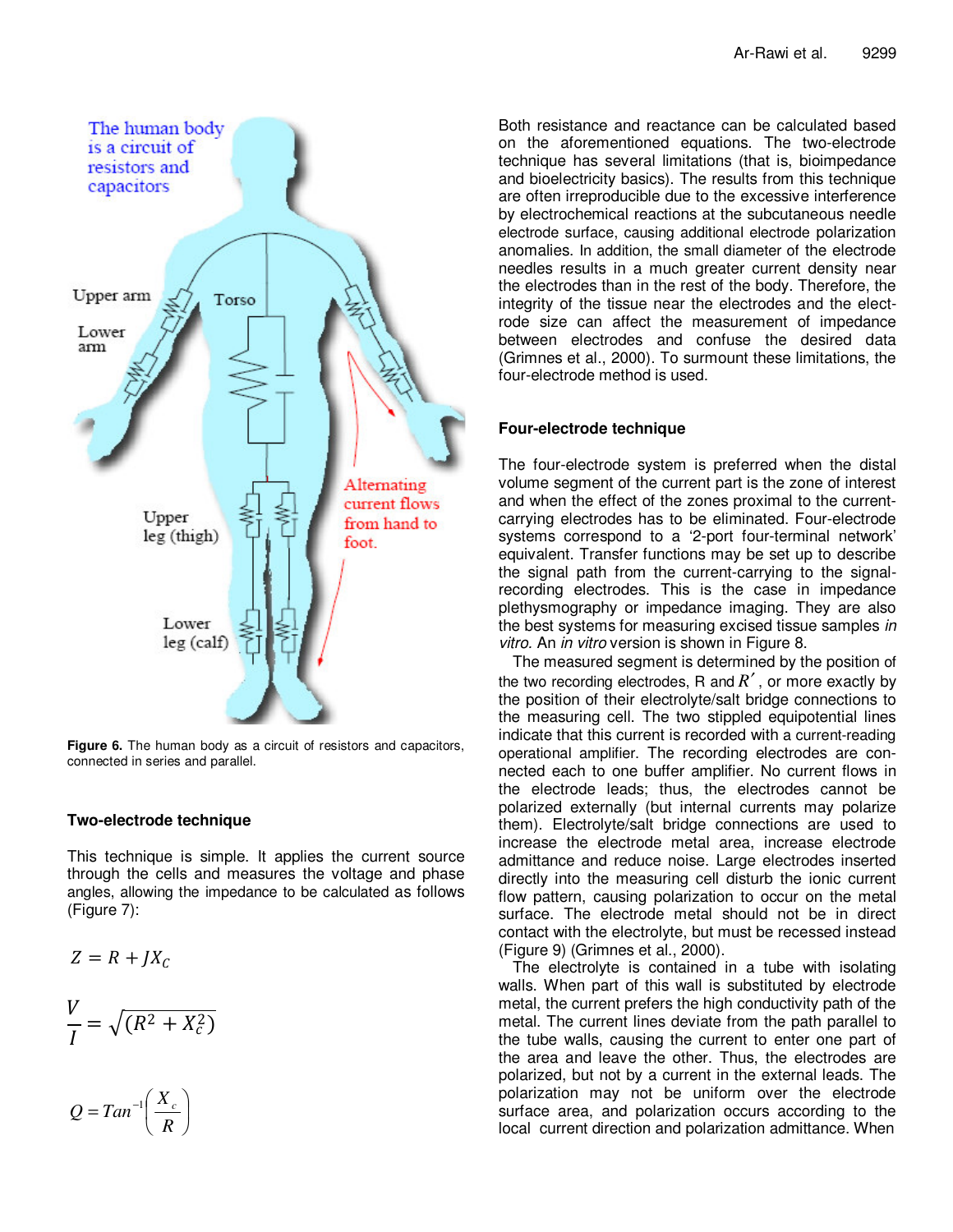





**Figure 8.** Four-electrode system. Tubular *in vitro* version (Grimnes, 2000).

the metal is recessed, the current also deviates into the electrolyte of the bridge path, but does not pass through any metal surface. Thus, polarization does not occur.

Figure 10 shows a four-electrode *in vivo* skin surface version. The two recording electrodes ensure that only the current path segment between these electrodes contributes to the result. The stippled equipotential lines indicate the segment being measured. However, not all tissue volumes contribute equally. Sensitivity is proportional to the local current density in the measured volume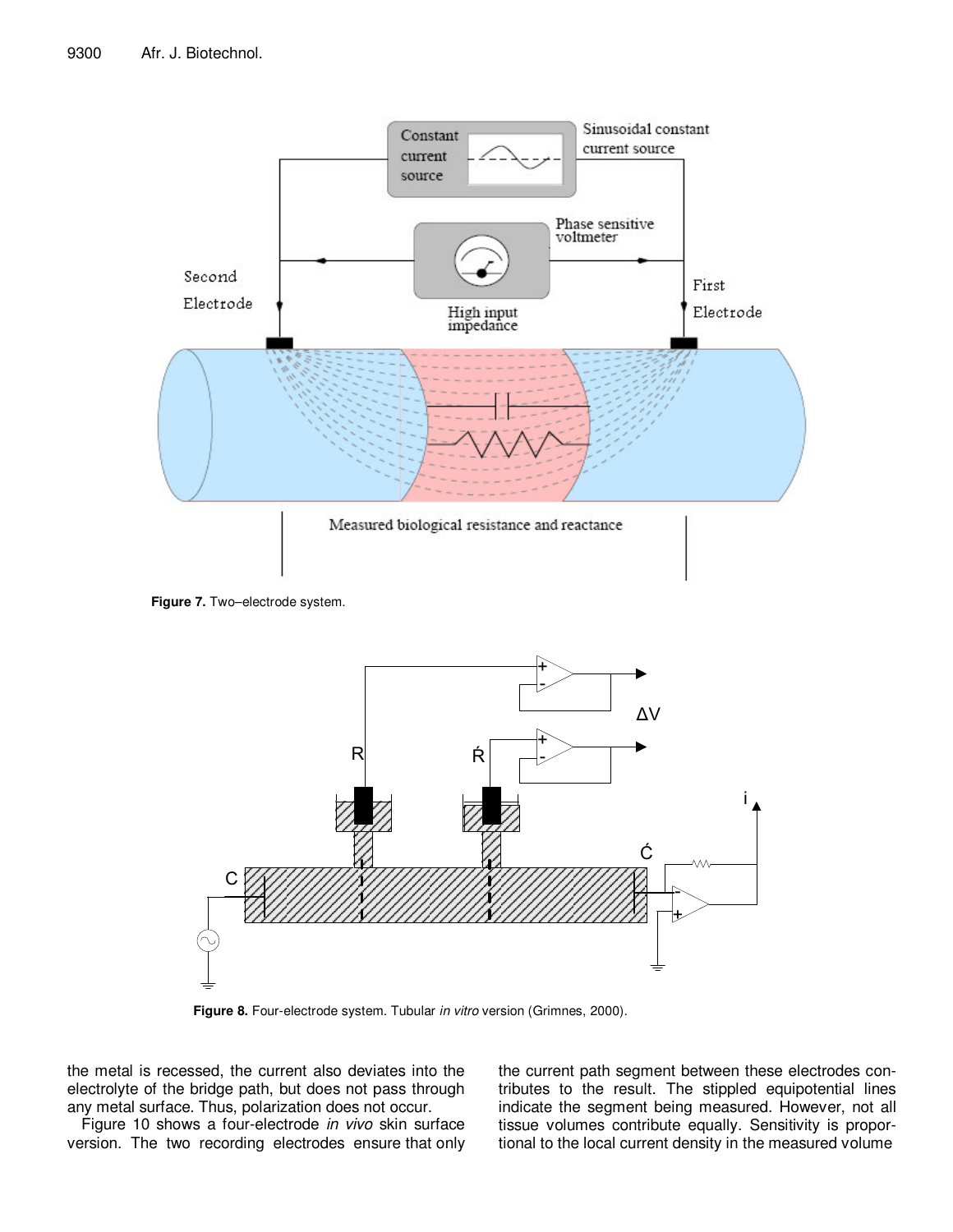

**Figure 9.** The non-recessed electrode on the left implies polarization from the current entering and leaving the metal (Grimnes et al., 2000).



**Figure 10.** Four-electrode system, in vivo version. Equipotential lines are shown in the tissue. The position of R -R' determines the tissue segment measured and the size of the proximal zones measured by M and M'.(Grimnes et al., 2000).

segment. Sensitivity is zero in the two segments proximal to the current-carrying electrodes as long as the potential difference is taken from the R -R' electrodes. Measuring all three voltages, M-R, R-R', and R'-M', simultaneously, as well as the admittance/impedance of the two constrictional zones and one distal volume is also possible (Grimnes et al., 2000).

## **BIOELECTRICAL IMPEDANCE METHODS**

When alternating current (AC) is used, various methods can be applied to measure the BIA depending on the frequency. The variance in tissue membrane makes the capacitance of the membrane differ in each tissue type. Referring to the tissue equivalent circuit in Figure 3,

(6)

$$
Z = R_0 \parallel (R_i + X_C)
$$



**Figure 11.** Cole-Cole plot.

$$
Xc = \frac{1}{2\pi FC} \tag{7}
$$

Based on the aforementioned equations, if the frequency has a very large value, then  $X_c$  will be near zero:

$$
Z = Z_{\infty} = R_0 \parallel R_i \tag{8}
$$

and will be called Z infinity  $(Z_{\infty})$ . If the frequency F is zero, Xc will then act as an open circuit:

$$
Z = Z_0 = R_0 \tag{9}
$$

Between zero and infinity, the impedance, Z varies depending on the Xc variation with frequency, and both the imaginary and real parts are frequency dependent as shown in the Cole-Cole plot in Figure 11. Figure 11 shows that the very high and very low frequencies of the impedance become pure resistance. It is due to this reason (that is, the impedance changing with frequency) that various methods are used.

## **Single frequency measurements (SF-BIA)**

Single frequency BIA (SF-BIA) is used to simplify the calculations. This method is used particularly in measuring body composition applications. A single frequency from 10 KHz to less than 10 MHz is used depending on the tissue to be diagnosed. For example, blood tissue does not conduct at low frequencies and requires the use of high frequencies to check. Lean tissues can be verified at frequencies less than 100 KHz. Simplicity is the main advantage of this method, but it is not accurate and has many limitations. For accurate readings and diagnostics, the Multi-frequency BIA (MF-BIA) is preferred.

## **Multi-frequency measurements**

As with SF-BIA, MF-BIA uses empirical linear regression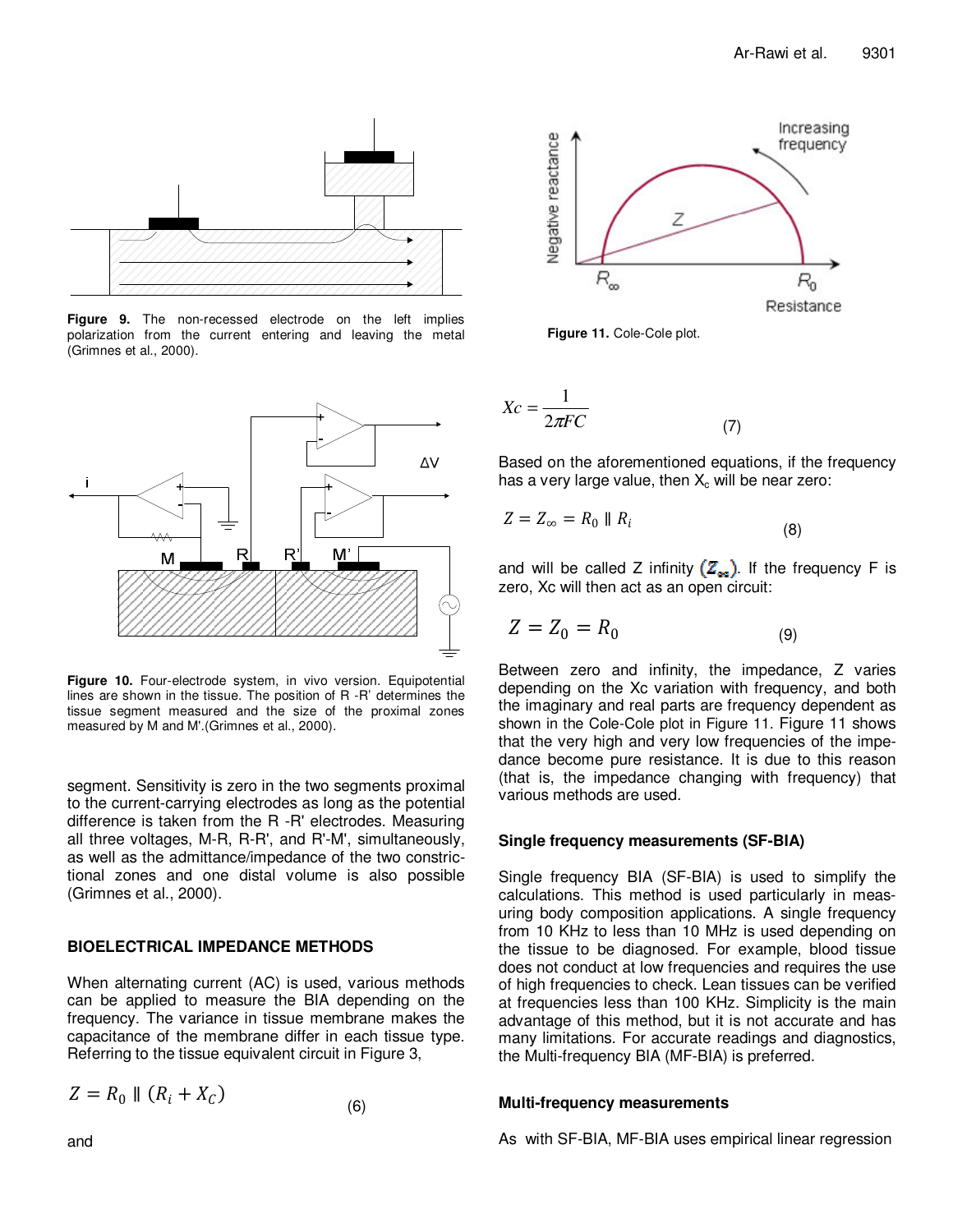models, but includes impedances at multiple frequencies. MF-BIA uses different frequencies (that is, 0, 1, 5, 50, 100, 200 and 500 kHz) to evaluate FFM, TBW, ICW, and ECW. At frequencies below 5 kHz and above 200 kHz, poor reproducibility has been noted, especially for the reactance at low frequencies. MF-BIA is more accurate and less biased than SF-BIA for the prediction of ECW, whereas SF-BIA, compared with MF-BIA, is more accurate and less biased for TBW in critically ill subjects. Moreover, some researchers have noted that MF-BIA, compared with bioelectrical spectroscopy (BIS), results in better prediction of TBW and equal prediction for ECW in surgical patients. They determined that MF-BIA is unable to detect changes in the distribution or movement of fluid between the extracellular and intracellular spaces in elderly patients (Ursula and Ingvar, 2004)

## **BIOELECTRICAL IMPEDANCE APPLICATIONS**

In 1940, clinically induced changes in hydration status were first correlated with total body changes in resistance and capacitive reactance. In the same year, some researchers also pioneered studies on bioelectrical impedance changes to dynamic changes in pulsatile blood flow to organs, arterial pulse waveforms and respiration. The applications of impedance plethysmography or the measurement of electrical impedance changes in limbs, organs and other body sites to detect dynamic blood. Volume changes have been validated extensively by many investigators.

The relationship between TBW and electrical impedance was first reported by Thomasett (1962) and further delineated by Hoffer et al. (1969). For over a decade, there were no subsequent attempts to determine the usefulness of impedance in the analysis of human body composition. Nyboer et al. (1983) applied the electrical volume resistivity principles of impedance plethysmography to the study of body composition using static total body impedance measurements. From 1983 onwards, BIA has been used for many applications in medical diagnosis.

## **Blood measurements**

Various studies have used BIA methods to measure blood characteristics. These methods guide us in making noninvasive diagnostics through the body. Blood consists mainly of plasma and erythrocyte cells. Blood, as with any body tissue, has the same equivalent electric circuit as shown in Figure 3, where  $R_0$  denotes the plasma,  $R_i$ denotes the interior water of the erythrocyte and  $\mathsf{C}_\mathsf{i}$  is the membrane capacitance of the erythrocyte.

Fricke (1925) measured the impedance of several blood samples in the frequency range between 800 Hz and 4.5 MHz *in vitro*. Fricke found that blood below 100

KHz behaves as a resistor because the red cell does not conduct at low frequencies. The study by Fricke was followed by similar studies by Cole (1968), Frewer (1972), Jenin and Schwan (1980) and Ludt and Herrmann (1973). The properties of blood can be measured, but the measuring technique is complicated. Zhao (1996) found a novel approach to measure the blood properties (that is, Ro, Ri, Ci) using only three frequencies (that is, 0.1, 0.8, and 1.2 MHz). All these studies have significant results, but they are still experimental (that is, *in vitro* only). As the blood volume is known, the plasma and red blood cell (RBC) resistivity can be calculated depending on the

general equation  $\rho = \frac{ZV}{L^2}$  $\rho = \frac{ZV}{Z^2}$ , where Z is the impedance, V is the blood volume, L is the length of the tested

segment, and  $\rho$  is the resistivity.

Recently, Adler and Dai (2006) and Charles (2006) measured the blood non-invasively using the blood pulsatile. This method is used to measure the impedance of blood in the systole and diastole cycles. The difference between the two impedances is the blood impedance; however, some difficulties in the measurement of blood resistivity are still encountered. Only the impedance can be measured; thus, the problem is with the blood volume. Yamakoshi and Tanaka (1994) proposed a novel method to obtain blood volume. However, their results were still not accurate because the measured frequency was 50 KHz, and the resistivity was attributed to the plasma only.

## **Blood impedance measurements using pulsatile state**

Nyboer et al. (1950), Weltman and Ukkestad (1972), Yamakoshi and Tanaka (1994), Adler and Dai (2006) and Charles (2006) measured blood impedance using blood pulse non-invasively. The basis of this method depends on the difference between the tested segment impedance in the diastole and systole cycles. The impedance of a segment in body consists of three impedances in parallel as shown in Figure 12, and includes the following:

1. Body tissue impedance  $(Z_T)$ , which includes all the tissues inside the tested segment excluding blood tissue (that is, bon, lean, fat…, etc.)

2. Artery blood impedance ( $Z_{AB}$ ) during the systole cycle in the tested segment

3. Impedance of blood increment during the diastole cycle ( $Z_{\scriptscriptstyle IB}$ ) (Figure 12):

$$
\frac{1}{Z_{total}} = \frac{1}{Z_t} + \frac{1}{Z_{AB}} + \frac{1}{Z_{IB}}
$$
(10)

Taking Y=1/Z, where Y is the admittance of the material,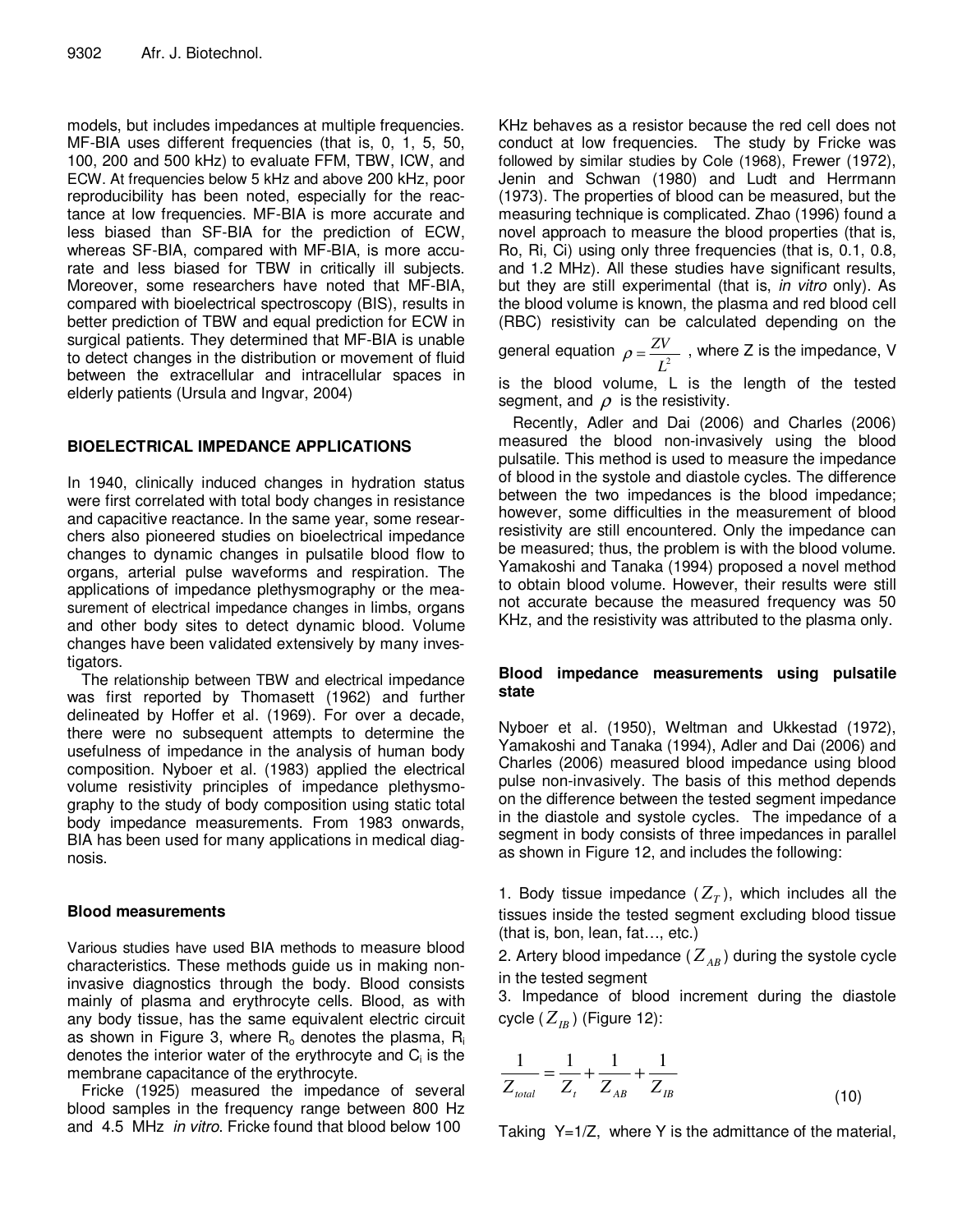

**Figure 12.** Segment impedances.

we obtain:

*Yfix* = *Y<sup>t</sup>* + *YAB*

$$
Y_{total} = Y_t + Y_{AB} + Y_{IB} \tag{11}
$$

where  $Y_{_t}, Y_{_{AB}}, Y_{_{IB}}$  and  $Y_{_{total}}$  are the admittance of tissue, artery blood, incremental blood, and the total, respectively. From Equation 11, we obtain:

$$
Y_{IB} = Y_b = Y_{total} - Y_t - Y_{AB}
$$
\n(12)

where  $Y_b$  is the blood admittance, and  $Y_b=1 / Z_b$ . We assume

$$
Y_{fix} = Y_t + Y_{AB} \tag{13}
$$

where  $Y_{fix}$  is the total admittances of the non-blood tissue and artery blood impedances. Rearranging Equation 12, we obtain

$$
Y_b = Y_{total} - Y_{fix} \tag{14}
$$

where  $\mathsf{Y}_{\mathsf{total}}$  is the admittance in the diastole cycle, and  $\mathsf{Y}_{\mathsf{fix}}$ is the admittance in the systole cycle (Papezova, 2003).

#### **Impedance and blood component**

Hill et al. (1975), Zhao (1993) and Treo et al. (2005) conducted various tests and studies on the hematocrit in blood *in vitro* and related it to bioelectric impedance. They found that there is an exponential relation between the hematocrit and blood resistivity.

Zhao (1996), Kichul and Elaine (1994) and some other researchers investigated the relation between erythrocyte sedimentation rate (ESR) and blood resistivity and found a relation between ESR and blood resistivity. Fuller (1991) investigated the plasma in blood *in vitro* using the bioelectrical impedance method and found that the resistivity of plasma changes when the plasma component changes, such as in NaCl, dextrose, urea and albumin, among others. All the aforementioned results are significant, but they are still experimental and *in vitro* (that is, invasive). Most of the aforementioned studies also used a single frequency to obtain the results. A more accurate result is expected using the multi-frequency test.

#### **Triple frequency approach**

As discussed in the review, there are two methods in BIA, that is, single frequency and multi-frequency. The single frequency is easier to use, but is not accurate especially with blood investigations. In contrast, multi-frequency is more accurate, but has a more complicated process of measurement.

Zhao (1993) used only three frequencies to diagnose blood, making his method less complicated. He used 100 KHz, 800 KHz, and 1.2 MHz to compute the three electrical components of blood,  $\mathsf{R}_{\mathsf{i}},\ \mathsf{R}_{\mathsf{o}}$  and  $\mathsf{C}_{\mathsf{m}}$  (that is, plasma resistance, RBC intracellular water resistance and RBC membrane capacitance).

Hence, the relation between blood components and resistivity, not with impedance, and the relation between impedance and resistivity depend on the volume. However, the important question is how to determine a method to calculate the volume of blood pulse.

#### **Yamakoshi approach**

Yamakoshi and Tanaka (1994) designed an apparatus to calculate hematocrit using a novel approach to measure the blood volume (Figure 13).

He used a comparative electrolyte solution with known resistivity that surrounds the limb (tested segment). He conducted impedance measurements, which appear as two systems working in parallel: One system to measure the impedance of electrolyte solution and the other to measure limb impedance. Increasing limb volume during the blood pulse travel decreases the solution volume and the impedance of the solution changes (Figure14).

The Yamakoshi and Tanaka (1994) approach is used as the basis of our apparatus, whereas the triple frequency method is used for collecting various information needed for our study.

#### **CONCLUSION**

Many previous studies on the electrical impedance of blood were carried out at only one frequency below 100 KHz. However, because blood cells do not conduct at low frequencies, the measured resistivity relates only to the properties of the plasma and the volume concentration of blood cells. The method was used to measure hematocrit, cardiac output and ESR, among others. It was extended to monitor fluid volume and measure other body tissues.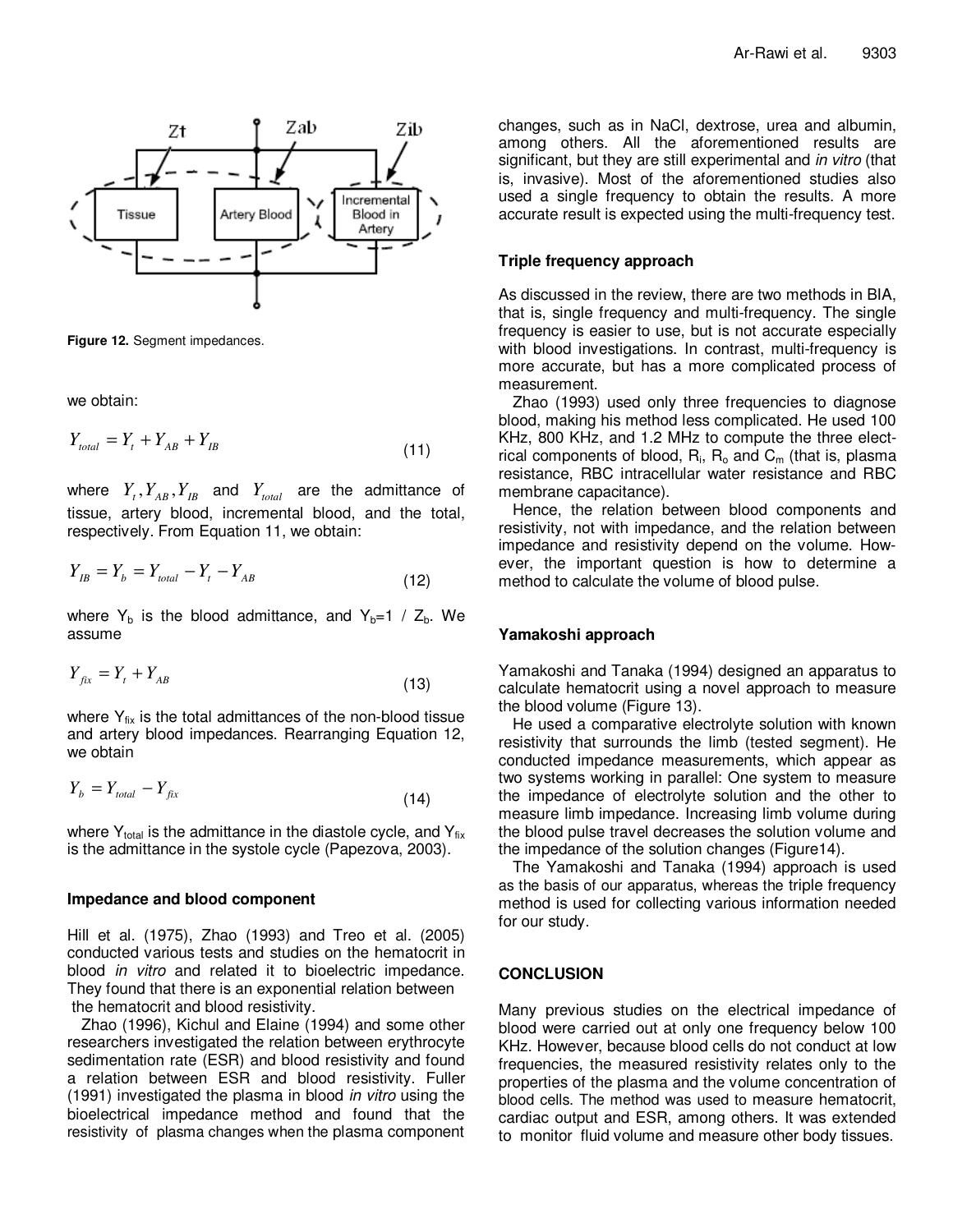

**Figure 13.** Yamakoshi approach in the measurement of blood volume.



**Figure 14.** Changes in the impedance of the electrolyte solution.

However, such a single-frequency method could not fully utilize the possibilities of the impedance technique for clinical applications. In particular, the determination of the capacitive component of the impedance may yield information on the membranes of RBC, which is difficult to measure with other techniques (Zhao, 1996).

Some investigators measured blood impedance over a large frequency range, from several hundred Hz to several MHz (that is, Cole-Cole plot). The properties of blood

cells and plasma could be obtained, but the measuring procedure was complicated (Zhao, 1996).

Blood, as a vital body fluid, has been extensively studied using the electrical impedance technique. As determined late in the last century, the conductance of blood decreases as the erythrocyte concentration increases. Successive studies reveal that the RBC membrane is a very poor conductor, whereas the interior fluid is an electrolyte with a resistivity of 200  $\Omega$ cm. Later, Philipson measured the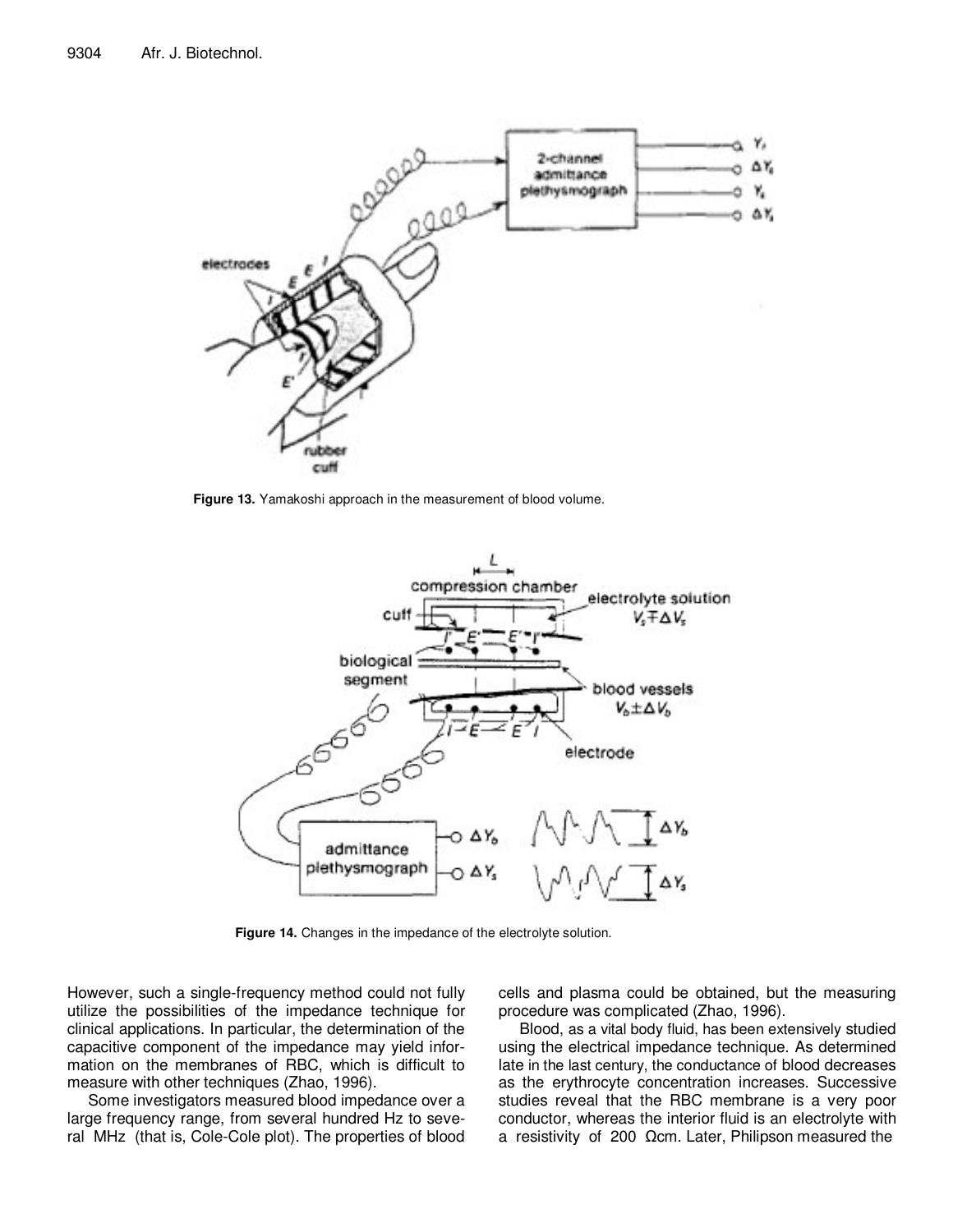

**Figure 15.** Sending of data from a PC through a serial port.



**Figure 16.** Complete block diagram of the proposed device.

impedance amplitude of packed blood cells over a frequency range of 500 Hz to 3 MHz and found that the internal resistively of RBCs was about 3.5 times that of plasma (Ibrahim et al., 2004).

Extensive studies on blood impedance, both theoretically and experimentally, were carried out by Fricke and Morse (1925). They determined the capacity of the RBC membrane to be  $0.81 \mu$ F/cm<sup>2</sup> and measured the impedance of RBC suspensions over the frequency range of 800 Hz-4.5 MHz. They represented these results by an equivalent circuit as shown in Figure 1.

Although these studies provide us with significant results, the results are still not applicable. They are only experimental and require laboratory devices to measure.

For further research, the work aims at developing and designing a non-invasive bio-impedance multi-frequency instrument for checking and monitoring blood hematocrit. This system is expected to be non-invasive, compactable, low cost, locally made and applicable to real applications.

The instrument will be designed using three components:

1. For a non-invasive method using BIA measurements, we will use bio-impedance sensors (probes) and reshape the sensors to fit the upper arm portion. The brachial artery

makes the impedance change in this part noticeably.

2. Using a sphygmomanometer cuff to measure the change in the blood pressure will allow us to know when the blood volume changes.

3. High speed analog to digital technique (ADC) will be used to convert the measured data from analog to digital form. The converted data will be sent to the microcontroller embedded unit for calculation and for evaluating the impedance and Xc. Finally, the data will be sent to the PC through a serial port (RS232) (third component) (Figure 15).

4. The PC software will read the data from the microcontroller unit through a serial port and saves it to a database for later analysis and creation of reports.

The complete suggested block diagram of the complete system is shown in Figure16.

#### **REFERENCES**

- Abdulrahman FN (2003). "Physiological and chemical changes in blood picture of jaundice." J. Iraqi Med. 3: 346-355.
- Aroom KR, Harting MT, et al, (2009). "Bioimpedance Analysis: A Guide to Simple Design and Implementation." J. Surg. Res. 153(1): 23-30.
- Charles Davis L (2006). Noninvasve method of determining arterial wall tension and arterial segmentation by pulse transit time and pulse wave velocity. U. S. P. A. P. (10). USA. 2006/0247538 Al.